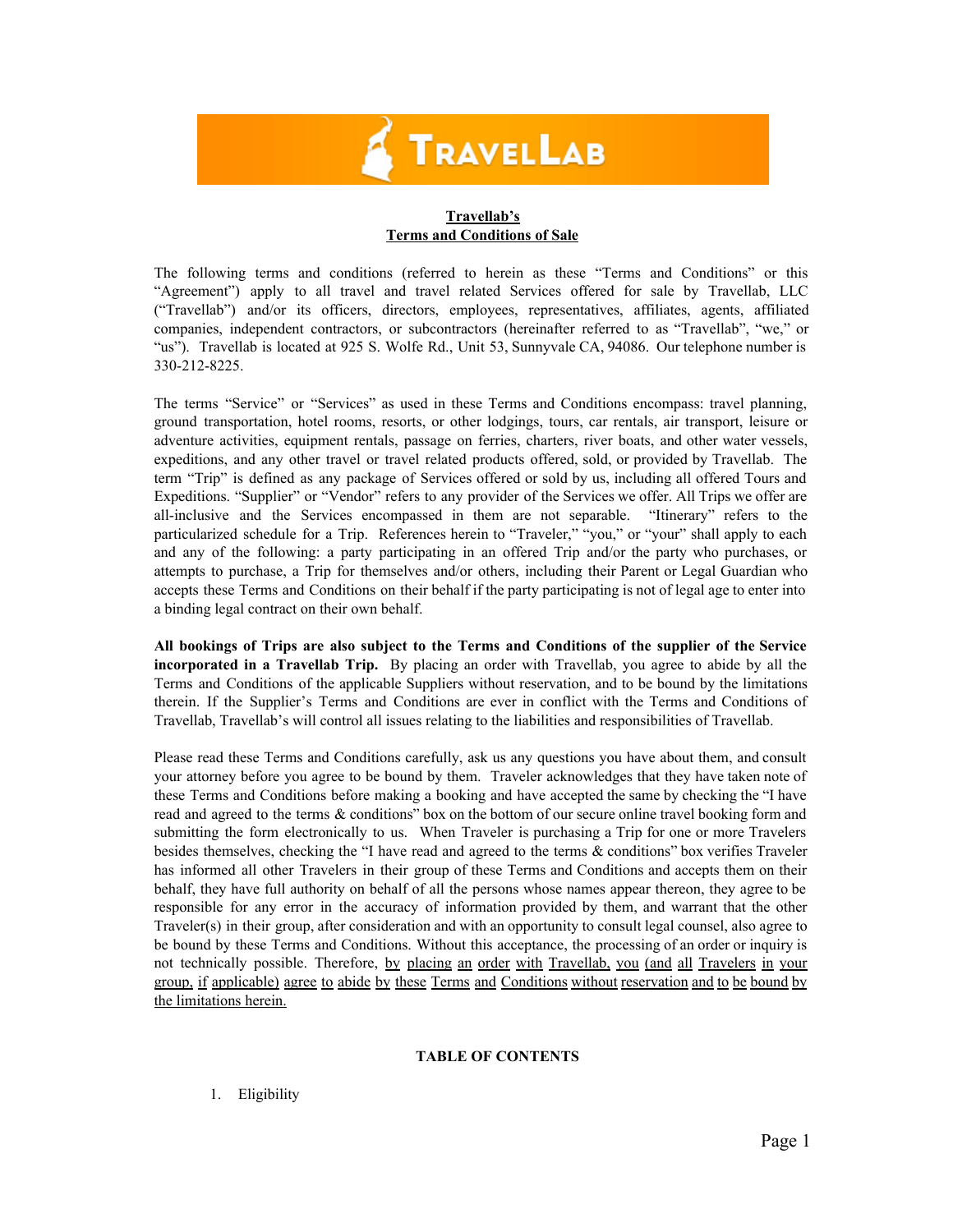- 2. Modification of Our Terms and Conditions
- 3. Payments
- 4. Prices
- 5. Cancellations and Alterations Policies
- 6. Issuing Travel Documents
- 7. Special Rules Relating to Minors
- 8. Travelers with Special Needs or Disabilities
- 9. Insurance
- 10. Passports, Visas, and Health Requirements
- 11. Accommodations
- 12. Notices
- 13. Seller of Travel Disclosures
- 14. Local Customs, Laws, and Travel Risks
- 15. Legal Compliance and Proper Conduct
- 16. Marketing Materials and Illustrative Photos
- 17. Limitation of Liability
- 18. Disclaimer of Warranties
- 19. Indemnification and Release
- 20. Force Majeure
- 21. Special Rules Regarding Air Transport
- 22. Airport Transfers
- 23. Activities Offered During your Trip
- 24. Representations and Warranties
- 25. Medical and Physical Condition, Medical Emergencies, Assumption of Risk
- 26. Disputes: Binding Arbitration, Governing Law, Jurisdiction, Venue, etc.
- 27. Attorney's Fees, Costs, and Expenses of Suit
- 28. Assignment
- 29. Severability and Survivability
- 30. Entire Agreement, Waiver, Etc.

**1. Eligibility.** The Lead Passenger (the Traveler who submits a Trip reservation) must be over the age of 18 to purchase a Travellab Trip and agree to these Terms and Conditions.

U.S. Purchasers: The Services offered by Travellab are available for purchase by residents of the United States (excluding Hawaii, Florida, Washington, or Iowa) while in the United States, its territories, possessions, and protectorates, who have all the requisite power and authority to enter into and perform the obligations under these Terms and Conditions.

**2. Modification of Our Terms and Conditions.** Our Terms and Conditions may be amended or modified by us at any time, without notice, on the understanding that such changes will not apply to Trips booked prior to the amendment or modification. It is therefore essential that you consult and accept our Terms and Conditions at the time of making a booking, particularly in order to determine which provisions are in operation at that time in case they have changed since the last time you placed an order with Travellab or reviewed our Terms and Conditions.

**3***.* **Payments.** Full prepayment for your Trip is due 14 days prior to departure (please note that the Cancellations and Alterations Policies may apply: see section 5 below). Travellab accepts payments by:

- a. credit cards, including Visa and MasterCard;
- b. check payable to Travellab, LLC
- c. wire transfer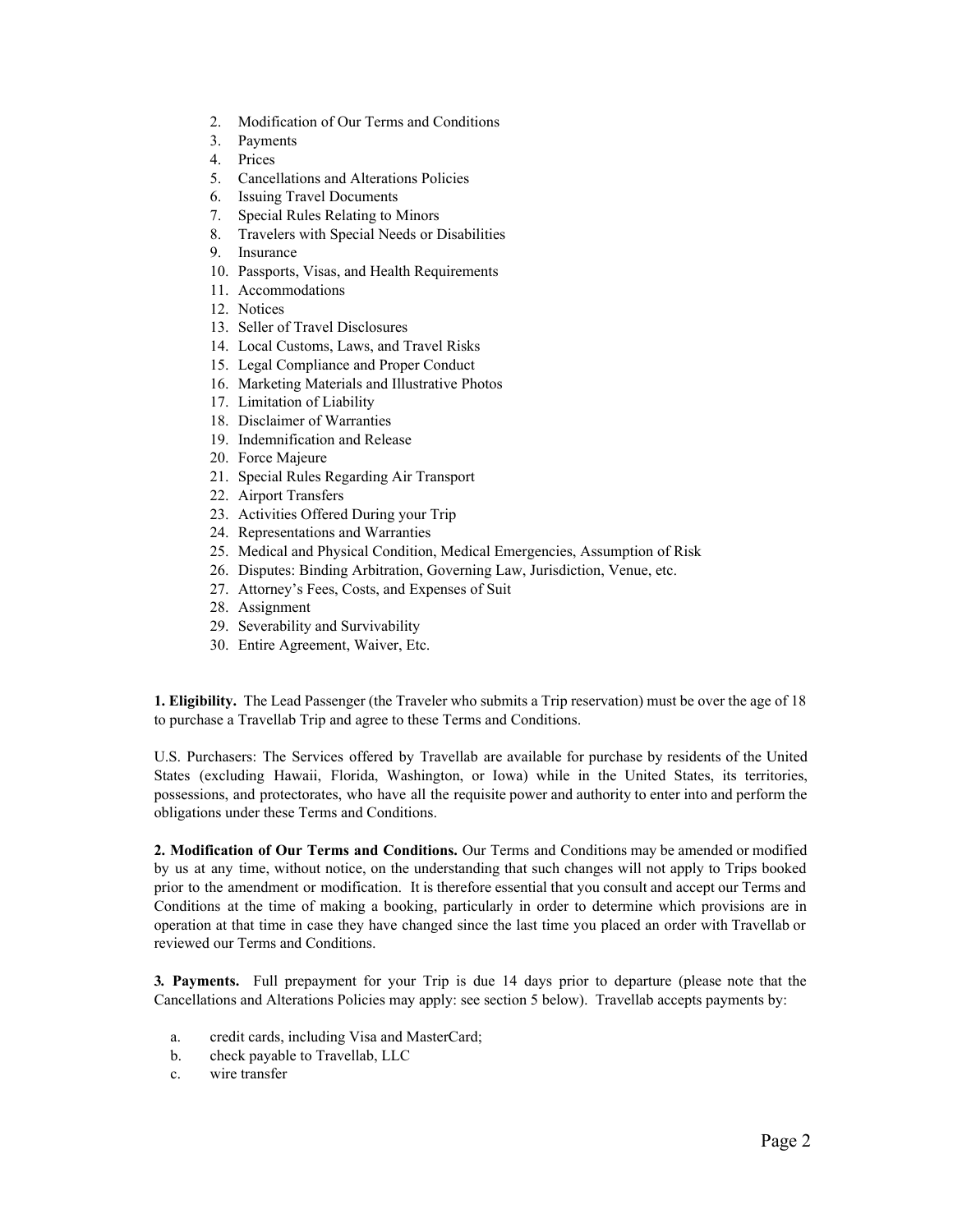**4. Prices.** Our prices are contractual tariffs. No claim relating to the price of a Trip will be considered once the reservation is effective. Prices for tours are listed in tour descriptions on our website(s), and will be confirmed at time of booking.

Unless otherwise stated in the description of the offer, the following will **NOT** be included as part of the advertised price (if applicable)**:**

- items of a personal nature such as incidentals
- baggage charges
- excess baggage charges
- airport taxes
- foreign government departure taxes
- costs of Passports or Visas
- reciprocity entrance fees
- inspection fees
- customs fees
- immigration and naturalization fees
- single room supplement
- travel insurance including health, accidents, lost baggage and trip cancellation
- phone calls
- internet connection
- airport parking
- optional activities
- tips and gratuities
- any other activities or items not explicitly advertised as included in the price of a Trip in the description of the offered Trip

# **5. Cancellations and Alterations Policies.**

a. Cancellations Attributable to Traveler

Unless otherwise stated in the Itinerary, for all cancellations we will refund the following percentages of monies received, refund the cost of your trip less the following per-person charges. Please note that a no show passenger (regardless of the reason for the noshow) forfeits **all**deposits and payments made to Travellab:

| <b>Prior to Departure</b>                  | Charge                    |
|--------------------------------------------|---------------------------|
| 60 days and more before the Trip departure | Full Refund of Prepayment |
| 59-45 days prior                           | 85 % Refund of Prepayment |
| $44-30$ days prior                         | 70 % Refund of Prepayment |
| 29-15 days prior                           | 50 % Refund of Prepayment |
| 14 days prior or no-show                   | No Refund of Prepayment   |

Most Suppliers have their own policies in regards to cancellation or alterations and Travelers should review those policies prior to purchase. Any cancellation or alteration of your booking may result in these costs that will be billed by our Suppliers in addition to our Administrative Fees. The cancellation penalties on payments will be determined by these individual Suppliers and vendors and will be assessed in addition to Travellab's policies.

After the date of departure, **no refunds** will be provided for cancelled, changed, or modified travel, accommodations, or services, regardless of the reason given for said cancellation, change or modification.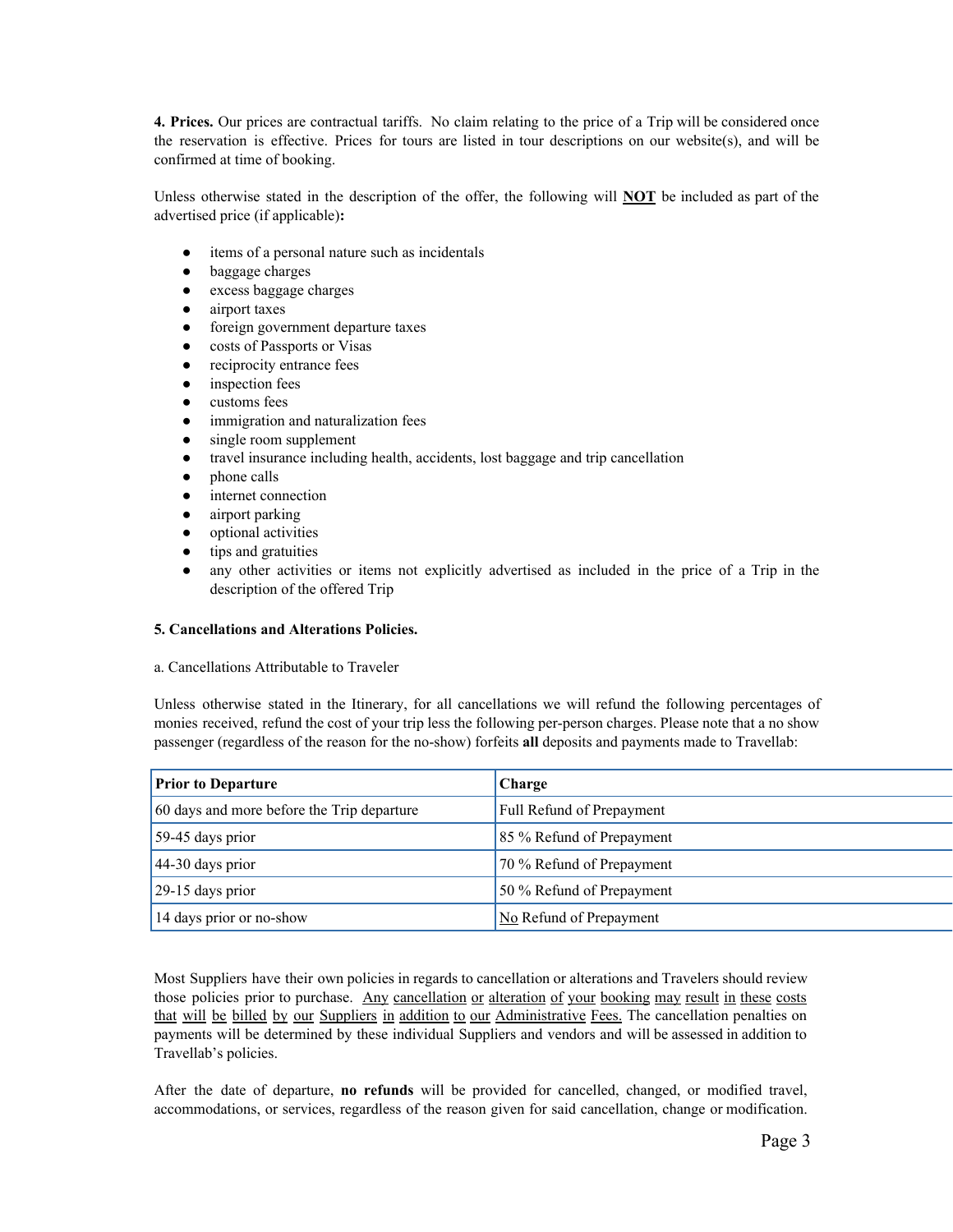This includes any noshows which result from air travel issues, including delayed or cancelled flights, failure to obtain proper documentation prior to travel, incorrect dates or destinations on traveler purchased tickets, incorrect names provided to airlines, etc.

**Important:** All tickets for air travel are non-refundable generally unless specifically described otherwise. Any alteration, transfer, or cancellation relating to airfare, or Trips (flight + other Services) which affect the booked flight(s), will involve charges up to the price of the air tickets bought including, without limitation, all fees, taxes, and charges. If you are allowed to change your flight, the penalties may be significantly higher due to availability and fares at the time of change and/or additional fees that may be charged by the air carrier.

#### b. California and Illinois Residents only:

Upon cancellation of the transportation or travel services, where the Traveler is not at fault and has not canceled in violation of any terms and conditions previously clearly and conspicuously disclosed and agreed to by the Traveler, all sums paid to the seller of travel for services not provided will be promptly paid to the Traveler, unless the Traveler advises the seller of travel in writing, after cancellation. In California, this provision does not apply where the seller of travel has remitted the payment to another registered wholesale seller of travel or a carrier, without obtaining a refund, and where the wholesaler or provider defaults in providing the agreed-upon transportation or service. In this situation, the seller of travel must provide the Traveler with a written statement accompanied by bank records establishing the disbursement of the payment, and if disbursed to a wholesale seller of travel, proof of current registration of that wholesaler.

c. Cancellations and Alterations attributable to Travellab.

In the unlikely event that a major change (involving a change of departure or return date, departure city or destination) becomes necessary, we will notify you as soon as possible and will try to substitute comparable Services.

Travellab Trips are to remote destinations where infrastructure often does not run as smoothly as traveler may be accustomed to. Many things may cause an itinerary to be altered during a Trip, including road closings and blockages, weather, and ever changing government policy. Travellab cannot be held accountable for itinerary changes caused by reasons out of their control.

In the event of complete cancellation by us, our only liability will be limited to a refund of all monies paid. Travellab is not responsible for additional expenses incurred by Travelers in preparation or anticipation of their Trip (i.e. non refundable "Advance Purchase" air tickets, medical expenses, insurance charges, equipment, etc.).

Every Trip has a minimal number of participants. This number is included in the Trip description on our website. Travellab reserves the right to cancel any Trip due to insufficient sign-up which makes the Trip economically unfeasible to operate. If this happens, a full refund of the Trip Cost is given. However, Travellab is not responsible for additional expenses incurred by travelers preparing for the Trip. To try and avoid this situation, when the minimum participant number is met we will advise Travelers who have already purchased a Trip that and the Trip will go as planned. At this point we would recommend purchasing air tickets and finalize travel plans. We will do our best to send out the confirmation as soon as possible.

**6. Issuing Travel Documents.** Travel documents will only be sent to the purchasing Traveler who places the order and personally agrees to these Terms and Conditions. Should you change your email address, phone number, or address before your departure date, you are required to advise us of the change. If your tickets require a faster delivery time or special attention you must contact us and may be required to pay any additional fees. Almost all tickets are issued as electronic tickets. Paper tickets are required by some airlines.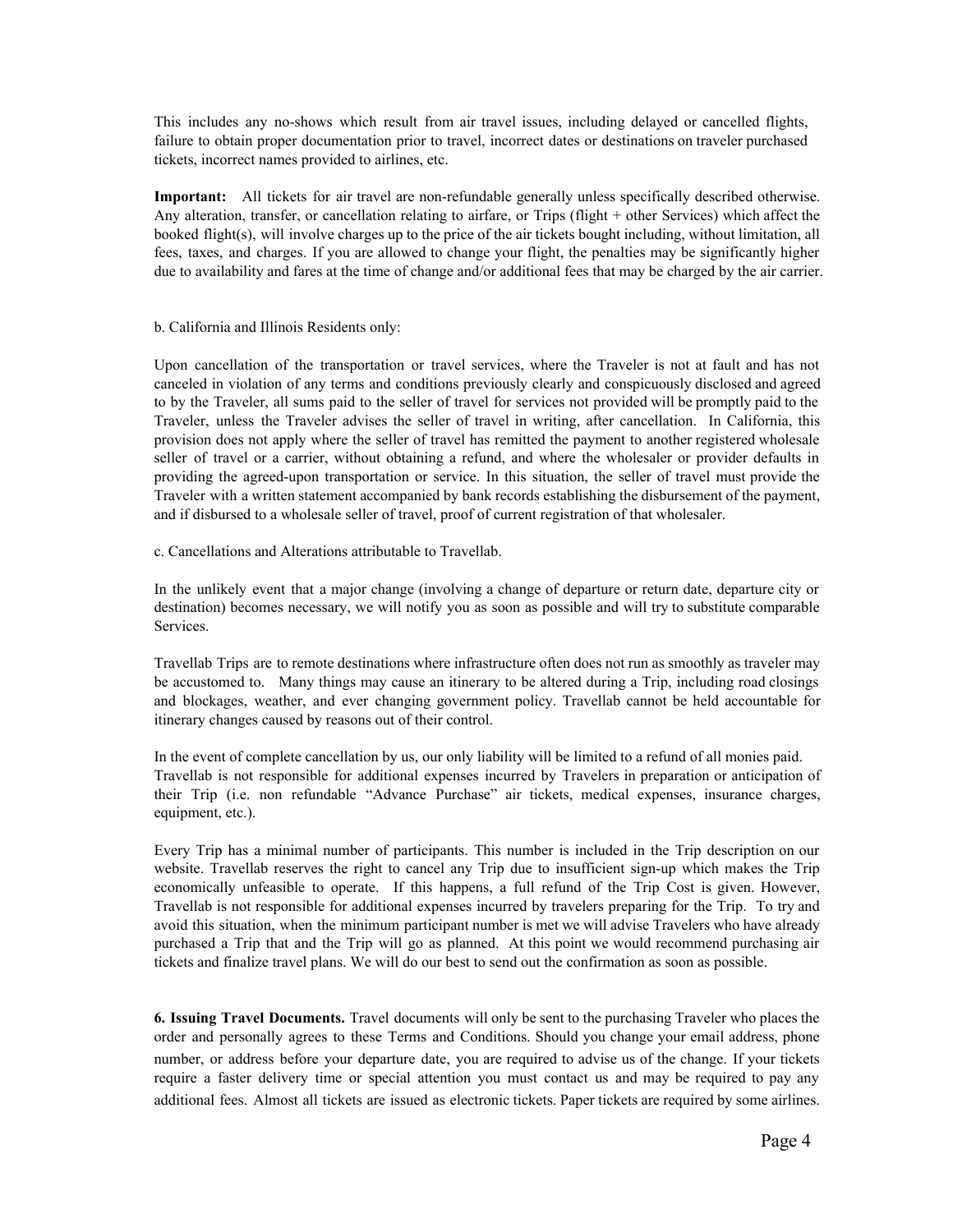Bookings that require paper tickets will be charged the higher processing/handling fee and documents will be shipped to the listed billing address. Paper tickets will only be shipped to the billing address of the credit card within the USA used for purchase of the Trip. If a Traveler provides incorrect information to Travellab, we do not assume any liability if the Trip is adversely affected or made impossible by the nonreceipt of travel documents.

# **7. Special Rules Relating to Minors.**

## a. International Travel by Minors.

Laws require that children under 18 years traveling international without one or both parents must have a notarized letter from the non-accompanying parent or parents stating that they have given consent for the child to leave the country. If one parent is deceased, a copy of the death certificate is necessary. If a child under the age of 18 years on the day of departure is traveling with a parent whose last name differs from the last name of the child, proof of parentage will be required. Parent's name change must be documented.

## b. Unaccompanied Minors.

For some Destinations Travelers who have not reached the age of 18 on the day of departure will be denied boarding if not accompanied by an adult. Please contact the consulate of the country you going to visit and/or airline. Some hotels require Travelers to be not less then 21 years old to check-in.

## **8. Travelers with Special Needs or Disabilities.**

If you have special needs (e.g., wheelchair accessible room, traveling with seeing eye dog, etc.) you must call all relevant Service provider for your Trip ahead of time and verify that special needs can be met. Depending on the terms and conditions of the applicable provider, your reservation will be refunded, canceled or modified if special handicapped needs cannot be met. Travellab make no guarantee as to the ability of any Accommodations, transportation, activity provider, or facilities advertised on its site to meet the special needs of disabled clients. We have no special knowledge regarding the suitability for disabled persons of any portion of any Trip or activity offered.

**9. Insurance**. Should you have to cancel your Trip because of illness, injury or death to you or an immediate family member, depending on the type of coverage purchased, Trip cancellation insurance may protect some or all deposits and payments for both air and tour costs. Purchasing Trip cancellation insurance at a much later date may limit some of the coverage as to pre-existing or other conditions. Travellab strongly recommends the immediate purchase of Trip cancellation insurance including emergency medical evacuation.

**10**. **Passports, Visas, and Health Requirements.** It is Traveler's responsibility to verify they have all the necessary visas, transit visas, passport, and vaccinations prior to travel. A full and valid passport is required for all persons traveling to any of the international destinations that we feature. You must obtain and have possession of a valid passport, all visas, permits and certificates, and vaccination certificates required for your entire Trip.

Most out of international Trips require a passport valid until at least six (6) months beyond the scheduled end of your Itinerary. Non-U.S. citizens should contact the appropriate consular office for any requirements pertaining to their Trip. Further information on entry requirements can be obtained from the State Department, by phone (202) 647-5335 or access online at [http://travel.state.gov/travel](http://travel.state.gov/travel/) or directly from the destination country's website.

Some countries require you to be in possession of a return ticket or exit ticket and have sufficient funds, etc. Similarly, certain countries require that the Traveler produce evidence of insurance/repatriation coverage before it will issue a visa.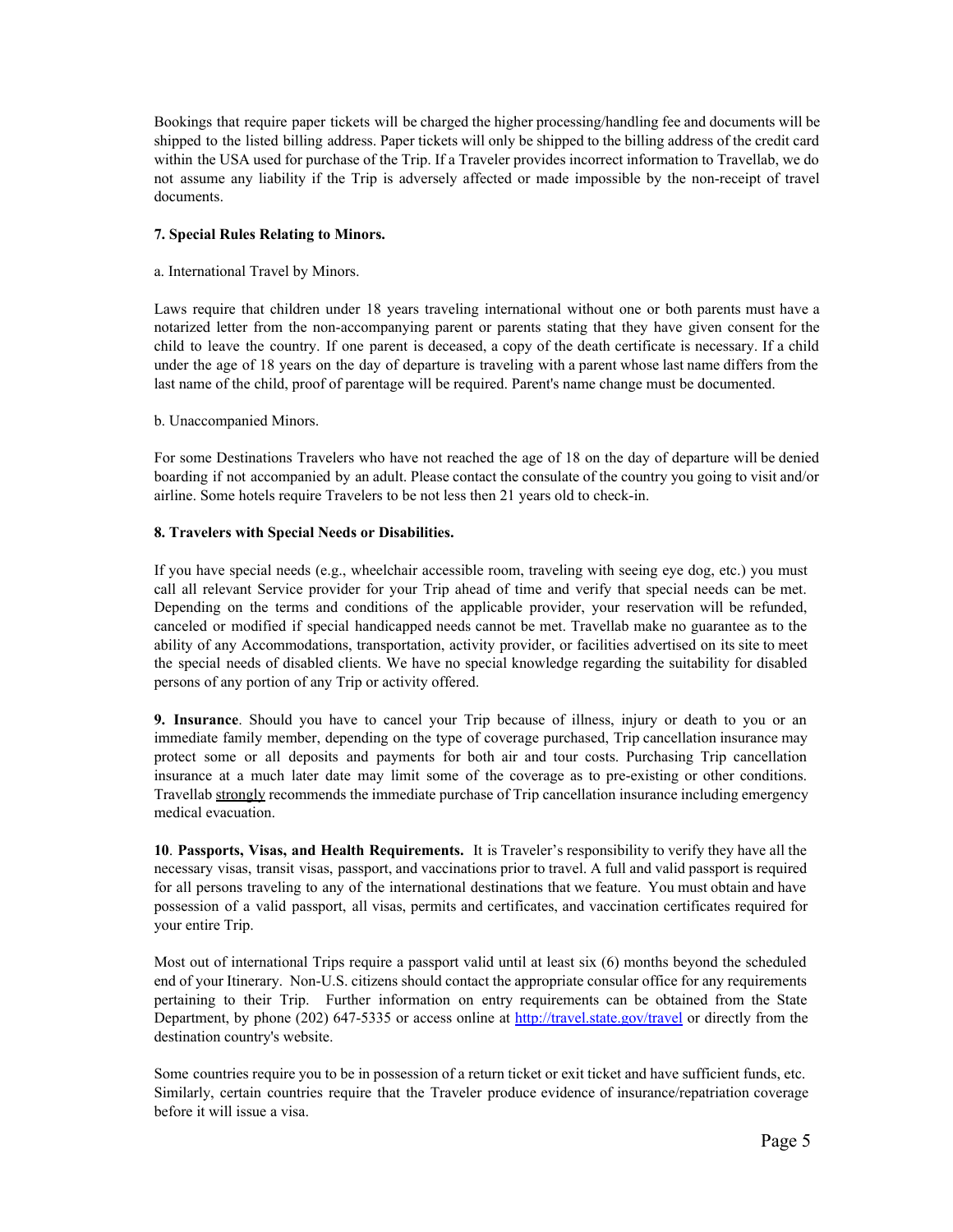You must carefully observe all applicable formalities and ensure that the surnames and forenames used for all passengers when making a booking and appearing in your travel documents (booking forms, travel tickets, vouchers, etc.), correspond exactly with those appearing on your passport, visas, etc.

Immunization requirements vary from country to country and even region to region. Up-to date information should be obtained from your local health department and consulate. You assume complete and full responsibility for, and hereby release Travellab from, any duty of checking and verifying vaccination or other entry requirements of each destination, as well as all safety and security conditions of such destinations during the length of the proposed travel or extensions expected or unexpected. For State Department information about conditions abroad that may affect travel safety and security, go to http://travel.state.gov/travel/travel 1744.html, or contact them by phone at (202) 647-5335. For foreign health requirements and dangers, contact the U.S. Centers for Disease Control (CDC) at (404) 332-4559, use their fax information service at (404) 3324565, or go to [http://wwwnc.cdc.gov/travel/.](http://wwwnc.cdc.gov/travel/)

It is your responsibility to ensure that you hold the correct, valid documents for the countries you are visiting and have obtained the necessary vaccinations, clearance to travel, and hold the necessary confirmations for medications required as we cannot be held liable for any illness, delays, compensation, claims and costs resulting from your failure to meet these requirements.

WE CANNOT ACCEPT RESPONSIBILITY IF YOU ARE REFUSED PASSAGE ON ANY AIRLINE, CRUISE, TRANSPORT OR ENTRY INTO ANY COUNTRY DUE TO THE FAILURE ON YOUR PART TO CARRY OR OBTAIN THE CORRECT DOCUMENTATION. IF FAILURE TO DO SO RESULTS IN FINES, SURCHARGES, CLAIMS, FINANCIAL DEMANDS OR OTHER FINANCIAL PENALTIES BEING IMPOSED ON US, YOU WILL BE RESPONSIBLE FOR INDEMNIFYING AND REIMBURSING US ACCORDINGLY.

**11. Accommodations.** "Accommodations" are any lodgings in a dwelling or similar living quarters afforded to Travelers including, but not limited to, hotels, lodges, camp grounds, quarters in ships and charters, motels, and resorts. Travellab provides the accommodations for its Trips through third-party Vendors and retains no ownership or management interest in those Accommodations. Travellab does not guarantee the location or the amenities of the Accommodations, nor the performance of the third-party Vendors. Accommodations in the third world and other remote destinations we travel to do not typically have the same amenities travelers may be used to in the western world. Traveler should be prepared for this for different standards of cleanliness, food and water quality, potential lack of running water or electricity. If any issues arise, please contact the owner/operators of the respective Accommodations directly.

Prices of Accommodations are based on double occupancy. If you prefer single Accommodations, most Accommodations require you to pay a single supplement fee which can vary depending on the Accommodations. Please contact us for specifics on the single supplement fees for each Trip.

**12.Notices.**Any notices required or permitted hereunder shall be given:

a. If to Travellab, via certified mail, return receipt requested, addressed to:

Travellab 925 S. Wolfe Rd., Unit 53 Sunnyvale CA, 94086

Or via email to:

info@travellab-ethiopia.com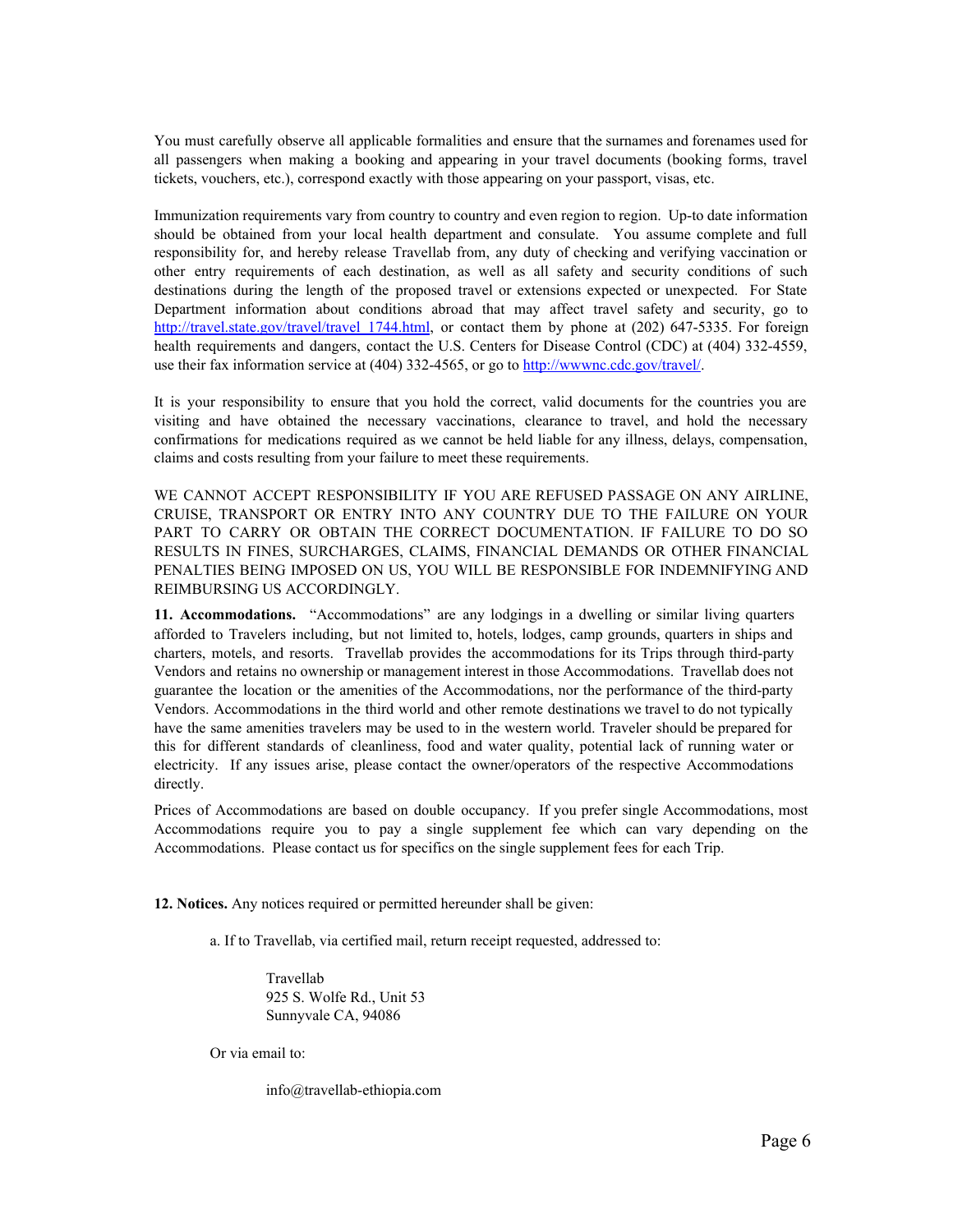b. If to Traveler, at the email or physical address provided by Traveler during the registration process.

c. Such notice shall be deemed given: upon personal delivery; if sent by electronic mail, upon confirmation of receipt; or if sent by certified or registered mail, postage prepaid, three (3) days after the date of mailing.

**13. Seller of Travel Disclosures.**Travellab is registered with the California Department of Justice. CST# **212062350.**Pursuant to California Law, Travellab has a \$10,000 bond. Registration as a seller of travel does not constitute approval by the State of California. This business is a participant in the California Travel Consumer Restitution Corporation fund. Please be advised that passengers physically located in California at time of sale may request reimbursement from TCRC if they are owed a refund of more than \$50 for transportation or travel services which was not refunded in a timely manner by a seller of travel who was registered and participating in the TCRC at the time of sale. The maximum amount which may be paid by the TCRC to any one passenger is the total amount paid on behalf of the passenger to the Seller of Travel, not to exceed \$15,000. \* Please note that if you were outside of California at time of purchase, such transactions are not covered by the TCRC.

A claim must be submitted to the TCRC within six months after the scheduled completion date of the travel. A claim must include sufficient information and documentation to prove your claim and a \$35 processing fee.

You must agree to waive your right to other civil remedies against a registered participating seller of travel for matters arising out of a sale for which you file a claim with the TCRC, if you were located in California at the time of the sale.

You may request a claim form by writing to: Travel Consumer Restitution Corporation, P.O. Box 6001, Larkspur, CA 94977-6001; or by faxing a request to : 415-927-7698.

**14. Local Customs, Laws, and Travel Risks**. Most Travelers will be traveling to foreign countries, with different customs, standards, laws and risks than those Travelers are accustomed to. Traveler understands that they must be prepared to cope with the unexpected, with local customs and shortages, with the vagaries of weather, travel and mankind in general. As such, Traveler acknowledges and accepts the risks associated with travel in a foreign country and agrees to release and hold Travellab harmless for any such problems experienced while participating in their Trip.

All Travelers must obey the local laws and regulations of the countries they visit on their Trip. Travellab is not liable or responsible for any damages, costs and/or added expenses incurred as a result of Traveler's failure to obey any local, provincial or federal laws.

Although most travel to participating destinations is completed without incident, travel to certain areas may involve greater risk than others. Injuries and fatalities can potentially occur during and around climbing at high altitudes or on any traditional Trip. Trips may take you to remote areas and bring you into close contact with wild animals and other hazards, natural and manmade. Travellab cannot be held responsible in the unlikely event that an attack should take place or you encounter any other hazard. You must carry and abide by all information we provide you with in relation to your Trip arrangements at all times as this is crucial for your own safety and security.

You assume sole responsibility for your own safety at any destination traveled to, and acquainting yourself with the know risks of your chosen destination. Travellab cannot guarantee your safety at any time, but while Traveler is with their group leader on their Trip, Travellab will undertake its best efforts to protect traveler from known safety concerns and provide adequate security during the Trip. BY OFFERING OR FACILITATING TRAVEL TO CERTAIN DESTINATIONS, WE DO NOT REPRESENT OR WARRANT THAT TRAVEL TO SUCH POINTS IS ADVISABLE OR WITHOUT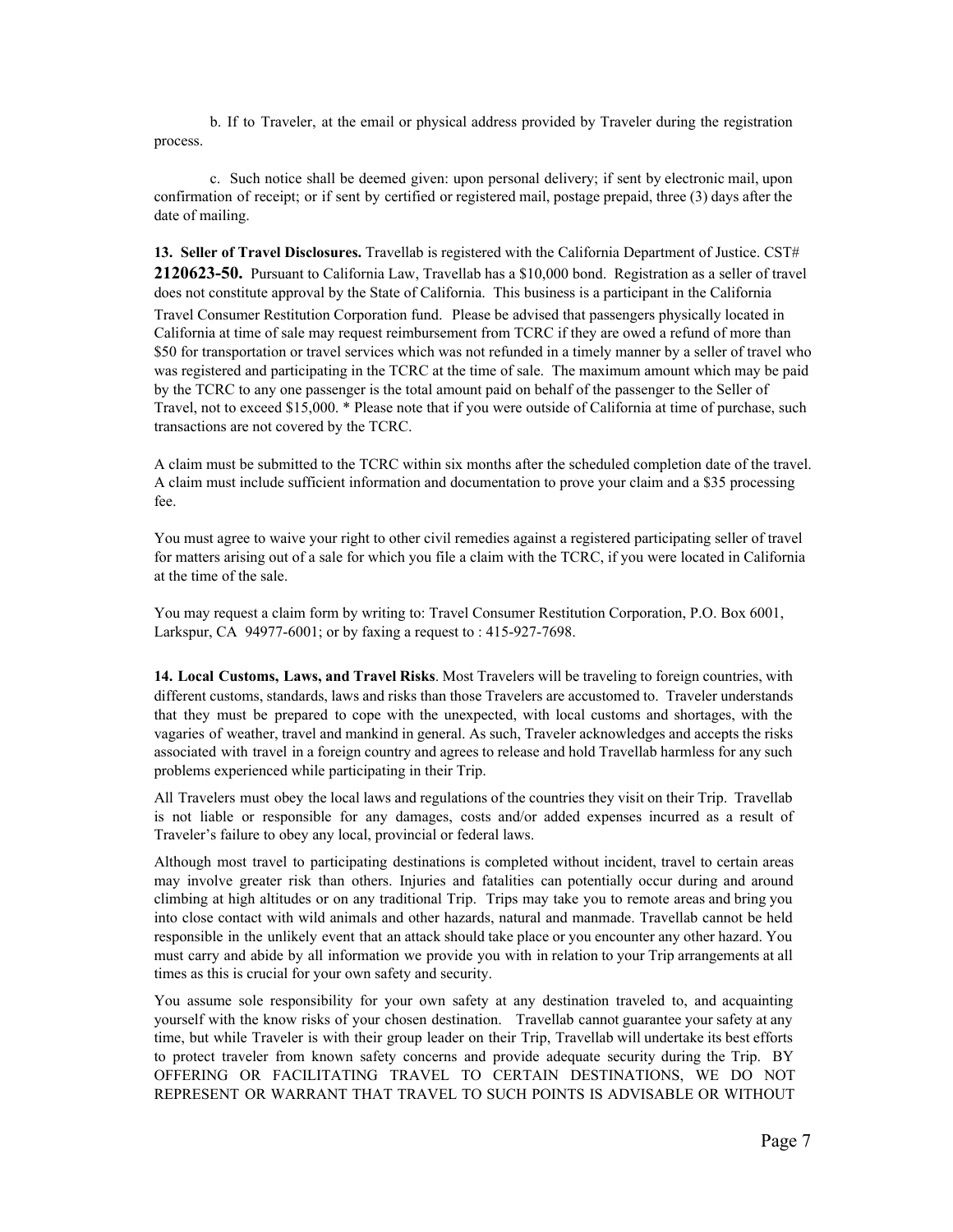RISK, AND WE SHALL NOT BE LIABLE FOR DAMAGES OR LOSSES THAT MAY RESULT FROM TRAVEL TO SUCH DESTINATIONS.

**15. Legal Compliance and Proper Conduct**. Traveler understands that their participation in a Trip may be terminated if Traveler is disciplined by any civil or criminal authorities, Accommodation Supplier, charter operator, rental agency, tribal leaders or counsel, or if Travellab, in its sole discretion, determines that Traveler's conduct is incompatible with the interests, safety or welfare of other Travelers or Service providers/Vendors, their employees, or independent contractors. In this event, Traveler is responsible for arranging and paying for substitute travel and Accommodations.

**16. Marketing Materials and Illustrative Photos**. Travellab endeavors to illustrate the Services it offers using photographs or illustrations that provide a realistic representation of the Services offered. However, please note that photographs and illustrations appearing in descriptions are for illustrative purposes only. They are binding on Travellab only to the extent that they illustrate the type or standard of such Services, and are not contractual nor are they to be construed as guarantees of the conditions of the Services pictured at the time of your Trip. The images of the Services on AnswerTravel.com and its other marketing materials are drawn from the individual Service websites and Travellab cannot confirm the veracity of the pictures or current status of the Trip destinations.

**17. Limitation of Liability***.* IN NO EVENT SHALL TRAVELLAB BE LIABLE FOR ANY CONSEQUENTIAL, INDIRECT, EXEMPLARY, SPECIAL, INCIDENTAL OR PUNITIVE DAMAGES OF ANY KIND, INCLUDING WITHOUT LIMITATION, DAMAGES FOR ANY LOSS OF OPPORTUNITY OR OTHER PECUNIARY LOSS, EVEN IF TRAVELLAB HAS BEEN ADVISED OF THE POSSIBILITY OR PROBABILITY OF SUCH DAMAGES OR LOSSES, WHETHER SUCH LIABILITY IS BASED UPON CONTRACT, TORT, NEGLIGENCE OR OTHER LEGAL THEORY. IN NO EVENT SHALL TRAVELLAB'S TOTAL AGGREGATE LIABILITY TO THE TRAVELER FOR CLAIMS ARISING UNDER THIS AGREEMENT EXCEED THE TOTAL AMOUNTS PAID BY THE TRAVELER TO TRAVELLAB UNDER THIS AGREEMENT.

TRAVELLAB IS ACTING AS A MERE AGENT FOR ALL SUPPLIERS OF ALL THIRD PARTY PROVIDED SERVICES AND ACCOMMODATIONS ADVERTISED AND/OR SOLD BY US. ANY AND ALL SUPPLIERS OF THIRD PARTY PROVIDED SERVICES, AND ACCOMMODATIONS ADVERTISED AND/OR SOLD BY TRAVELLAB ARE THIRD PARTY VENDORS AND TRAVELLAB RETAINS NO OWNERSHIP INTEREST, MANAGEMENT, OR CONTROL OF THOSE THIRD PARTY VENDORS. TO THE FULLEST EXTENT PERMITTED BY LAW, TRAVELLAB DOES NOT ASSUME LIABILITY FOR ANY INJURY, DAMAGE, DEATH, LOSS, ACCIDENT OR DELAY DUE TO AN ACT OR OMISSION OF ANY THIRD PARTIES (INCLUDING THIRD PARTY VENDORS), GOVERNMENTAL AUTHORITY, OR ACTS ATTRIBUTABLE TO YOU YOURSELF, INCLUDING, WITHOUT LIMITATION, NEGLIGENT OR RECKLESS ACTS, EVEN IF TRAVELLAB HAS BEEN ADVISED THAT SUCH DAMAGES WERE POSSIBLE OR PROBABLE.

**18. Disclaimer of Warranties.** UNLESS OTHERWISE STATED, ALL GOODS AND SERVICES OFFERED BY TRAVELLAB ARE PROVIDED TO YOU ON AN "AS IS," "AS AVAILABLE" BASIS.

TO THE FULLEST EXTENT PERMISSIBLE PURSUANT TO APPLICABLE LAW, TRAVELLAB DISCLAIMS ALL REPRESENTATIONS AND WARRANTIES OF ANY KIND, EITHER EXPRESS OR IMPLIED, INCLUDING, BUT NOT LIMITED TO, THE IMPLIED WARRANTIES OF MERCHANTABILITY, SUITABILITY FOR A PARTICULAR PURPOSE, TITLE, UNINTERRUPTED SERVICE, AND ANY WARRANTIES ARISING OUT OF A COURSE OF PERFORMANCE, DEALING OR TRADE USAGE FOR ALL GOODS AND SERVICES SOLD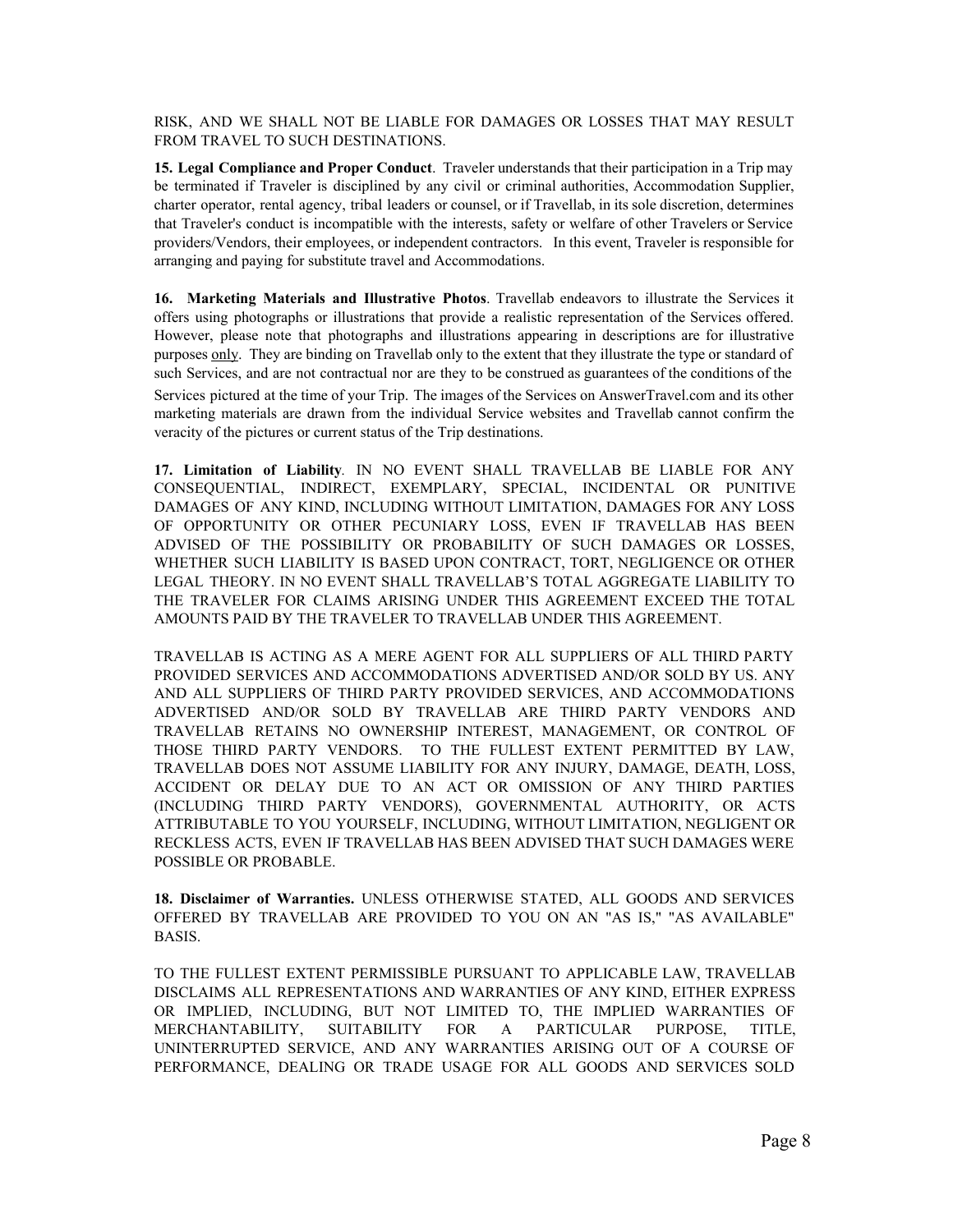BY/THROUGH TRAVELLAB. Applicable law in your jurisdiction may not allow the exclusion of implied warranties, so the above exclusions may not apply to you.

**19. Indemnification and Release***.* Except as otherwise set forth herein, Traveler hereby releases Travellab from any and all liability, loss, expense, damages, or claims arising out of or resulting from Traveler's participation in a Trip, whether caused by the negligent or reckless conduct of Traveler, a Service Provider, a provider of Accommodations, another third party, or otherwise.

Traveler hereby also agrees to indemnify, defend and hold harmless Travellab from and against any and all damages, losses, claims, liabilities, deficiencies, costs, fees (including reasonable attorneys' fees) and expenses, arising out of any claim brought against Travellab regarding, resulting, or arising from Traveler's participation in a Trip or Traveler's performance of this Agreement.

**20. Force Majeure***.* Travellab shall not be responsible for failure to perform any of its obligations under this Agreement during any period in which such performance is prevented or delayed due to Force Majeure. "Force Majeure" refers to any event beyond Travellab' reasonable control, including but not limited to severe weather, fire, flood, mudslides, earthquakes, war, labor disputes, strikes, epidemics, World Health Organization's advisories and/or alerts, Center for Disease Control's advisories and/or alerts, U.S. State Department's advisories and/or alerts, any order of any local, provincial or federal government authority, interruption of power Services, terrorism or any other causes beyond the control of Travellab or deemed by Travellab to constitute a danger to the safety and wellbeing of Travelers. Travellab reserves the right to cancel any Services described in a Trip Itinerary due to Force Majeure.

#### **21.Special Rules Regarding Air Transport.**

#### a. General conditions governing air transport.

Travellab's responsibilities in respect to air travel are limited by the relevant airline's Contract of Carriage. All airline Contracts of Carriage are available for view publicly on their websites and at their office branches. The airline fulfilling your reservation *may* change from the airline mentioned in our electronic brochure and advertisements. In this instance we will contact you to let you know of the change. Travellab is not able to specify the type of aircraft to be used by any airline or guarantee seat assignments. In addition, Travellab is not responsible for losses due to cancelled flights, seats, or changed flight itineraries. Airlines retain the right to adjust flight times and schedules at any time; schedule changes can result in an itinerary that falls outside of contractual agreements. You cannot cancel your reservation without penalty due to a change of airline, aircraft type or destination. If an airline cancels or delays a flight, you should work with the airline to ensure you arrive at your destination on or ahead of time. Travellab will not provide any refund for Trips missed, in part or full, due to missed, cancelled or delayed flights, or other flight irregularities including, without limitation, denied boarding whether or not you are responsible for such denial. Airline flights may be overbooked. A person denied boarding on a flight may be entitled to a compensatory payment or other benefits. The rules for denied boarding are available at all ticket counters in your Contract of Carriage.

Direct flights may be "non-stop" or may involve one or more stop-overs (in the latter case this means the same flight by the airline, because the flight number remains the same). The same applies to connecting flights that may be subject to crew changes. When you reserve a scheduled or charter flight involving a stop-over in a town, and the second flight takes off from a different airport to the airport of arrival, ensure that you have sufficient time for reaching the second airport. The journey to the other airport is at your own expense. Travellab will not be able to reimburse you for these costs, nor will it be liable if you miss the second flight.

Travellab will not bear any liability, particularly in the event of timetable changes, delays, cancellations, etc., attributable to force majeure (labor dispute, strikes, storms, wars, earthquakes, epidemics, etc.) or in the event that, after the specified arrival time at the airport, it is found that the customer is refused boarding for failure to comply with the administrative or health formalities, or failure to check-in.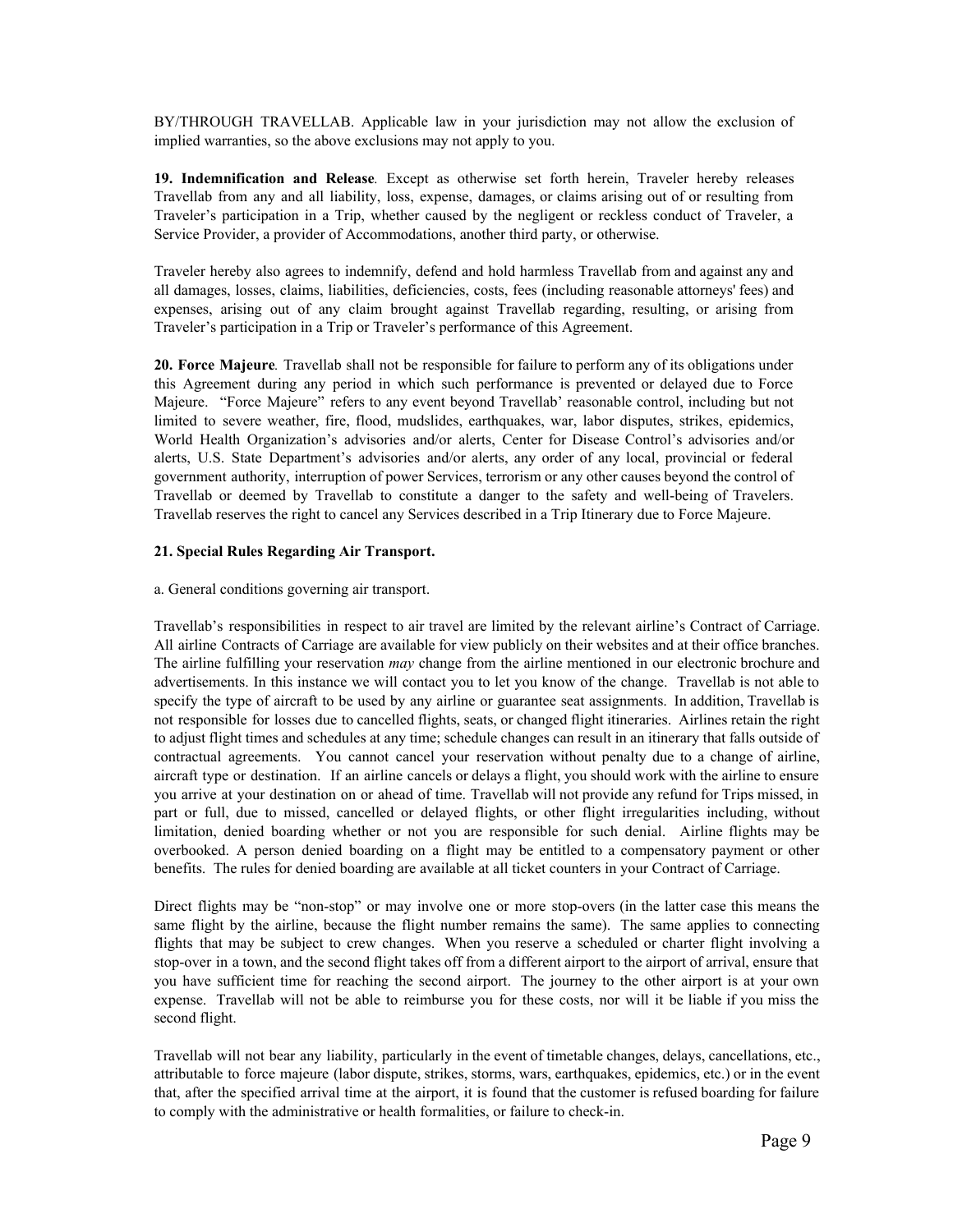#### b. Problems related to the issuance of e-tickets

As of June 1st, 2008, the International Air Transport Association (IATA) has imposed new rules with regard to the issuing of air travel tickets. As of that date, travel agencies and airlines have an obligation to only issue travel tickets via electronic means (i.e. electronic ticket or "eticket"). Even so, paper tickets are required by some airlines. Bookings that require paper tickets will be charged the higher processing/handling fee and documents will be shipped to the listed billing address.

Due to technical constraints to do with airline's restrictions in relation to certain requirements (infants under the age of 2, interairline agreements, groups, etc.), it may be impossible to issue an electronic ticket to an airline which requires it. Therefore, though a flight may be shown as available, it might prove impossible for us to honor your reservation. This situation, which is outside our control, will not result in liability on our part.

If we cannot issue you an e-ticket for an airline which requires it, we will contact you to propose an alternative route solution. This could involve a different tariff and/or additional costs for which you would be responsible. In the event of the absence of an alternative solution, your refusal to pay any tariff difference, or if the issuance of tickets proves impossible, we would be forced to cancel your reservation at no cost to you. We will provide you with a full refund within 30 days after determining that there is no alternative solution possible.

## c. Check-in

Call airline or review their Contract of Carriage to find out how long before the departure passengers have to check in. Usually it is 3 hours prior to departure. Some airlines require Travelers to have a credit card available to check-in. If Travelers come late to check-in they will be denied boarding.

Failure to check-in for a flight on the outward journey will automatically result in cancellation of the return flight by the airline. Any interrupted or shortened journey, or any Service that you do not take up, will not entitle you to a refund. If you have taken out insurance coverage, and in particular insurance for the interruption of a stay, you must comply with the procedures for cancellation appearing in your insurance contract.

# d. Flight connections

If any booked flight connecting with your outbound or inbound flight is cancelled or delayed, the airlines reserve the right to provide that transport by any other means (coach/bus, train, etc.).

If you organize your own connecting transport with the arrangements booked with Travellab, we would advise that you reserve flexible or refundable tickets in order to avoid the risk of any financial loss. You are also advised not to make any important appointments for the day following your return date.

Travellab cannot accept responsibility for the consequences of delays (such as a cancelled scheduled flight) in the context of connecting transport organized by you.

# e. Luggage

Travellab assumes no liability for any loss or damage to baggage or personal effects, whether in transit to or from a Trip, or during a Trip. The airline is liable to you for the baggage you entrust to it only for the compensation contemplated in the international conventions and relevant statutes. In the event of damage, late forwarding, theft or loss of luggage, you should contact the your airline and declare the damage, absence or loss of your personal effects before leaving the airport, and then submit a declaration, attaching the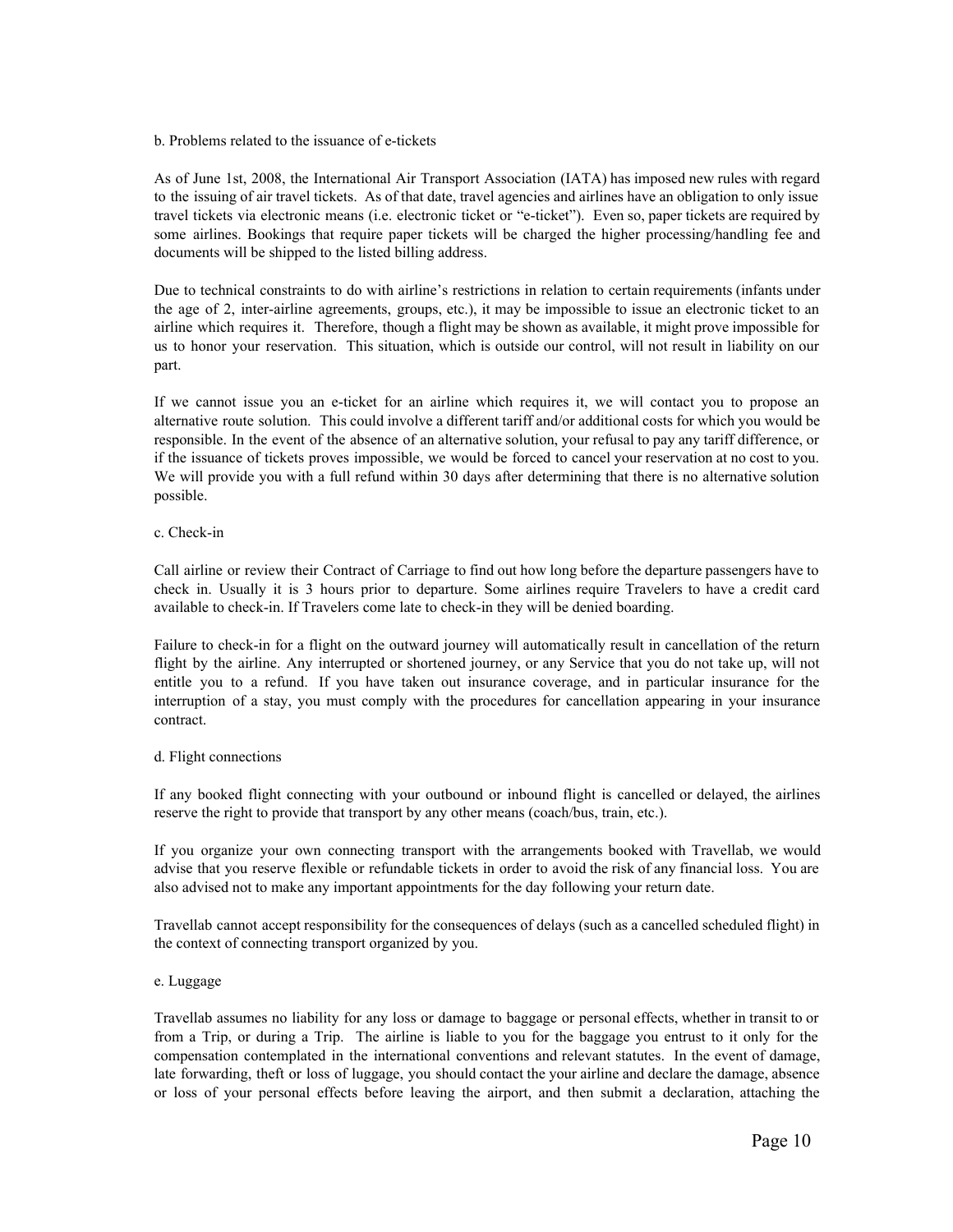originals of the following documents: the travel ticket, the baggage checkin slip, and the declaration. It is recommended that you take out an insurance policy covering the value of your items.

Additional and oversized baggage fees: Most airlines have their own policy regarding luggage. We recommend that you check with your airline ahead of time for any weight restrictions and additional charges relating to checked baggage. Some airlines are now charging fees for even one checked bag. You will be responsible for paying to the airline any additional charges for checked or overweight baggage, including, but not limited to, golf bags and oversized luggage. If you exceed the weight limit set by your airline, and excess weight is permitted, you must pay a supplement directly to the airline at the airport.

**22. Airport Transfers.** Airport transfers are provided by Travellab to and from the airport in your featured destination. No airport transfers are provided in your country of origin or during any stop or layovers if applicable.

**23. Activities Offered During your Trip.** An offered activity may not be appropriate for all ages or for individuals with certain medical conditions. Travellab may not be held liable in the event of an incident or accident which is due to a lack of vigilance on your part.

It may happen that certain activities referred to in the Trip description are no longer provided by the local provider for climatic reasons, in the event of force majeure, during a stay out of the tourist season, or when the minimum number of participants required for providing a given activity is not reached. In the early or late season some activities may not be available, some of the facilities (restaurants, parks, etc.) may be closed, or maintenance work may be in progress. Travellab cannot be liable for activities unavailable due to any of the reasons listed above.

YOU ACKNOWLEDGE THAT THE USE OR ENJOYMENT OF AN ACTIVITY MAY BE HAZARDOUS AND INHERENTLY RISKY, AND, TO THE MAXIMUM EXTENT PERMITTED BY LAW, TRAVELLAB SHALL HAVE NO LIABILITY FOR ANY PERSONAL INJURY OR DEATH; LOST, STOLEN, DAMAGED OR DESTROYED PROPERTY; OR OTHER LIABILITY ARISING OUT OF OR IN CONNECTION WITH THE ACTIVITY, AND ALL ACTIONS OR EVENTS OCCURRING PRIOR TO, DURING, AT OR AFTER, THE ACTIVITY.

**24. Representations and Warranties**. Traveler represents and warrants that Traveler: (i) has all requisite power and authority to enter into and perform the obligations under these Terms and Conditions; (ii) will abide by all laws, rules and regulations and will endeavor to comply with all local customs; and (iii) all of the information provided to Travellab to facilitate Traveler's Trip is true and accurate. Traveler authorizes Travellab to make any such investigations as Travellab determines to be necessary, at their sole discretion, to determine Travelers eligibility.

**25. Medical and Physical Condition**, **Medical Emergencies.** Some activities available on Travellab's Trips are physically active and interactive, so you must be in good physical condition and health to participate in them. Traveler certifies they will not take any alcoholic beverages or drugs that may impair their physical or mental abilities before their participation in any physically active activity while on a Trip.

Traveler certifies that they are responsible for managing their own medication and medical, physical, or allergic conditions during their Trip. Traveler understands that in the event of injury to Traveler, or exacerbation of Traveler's medical condition, Travellab may not be held responsible. If a serious emergency arises, it may be necessary for a physician to attend to Traveler, but Traveler recognizes that Travellab or is not obligated to take any action to facilitate or assist that treatment. The quality of medical personnel and facilities vary from region to region and cannot be controlled by Travellab. In some parts of the world, substandard medical care is common and unavoidable. Hospital facilities are often unavailable and evacuation can be prolonged, difficult and expensive. Travellab is not responsible for the costs of any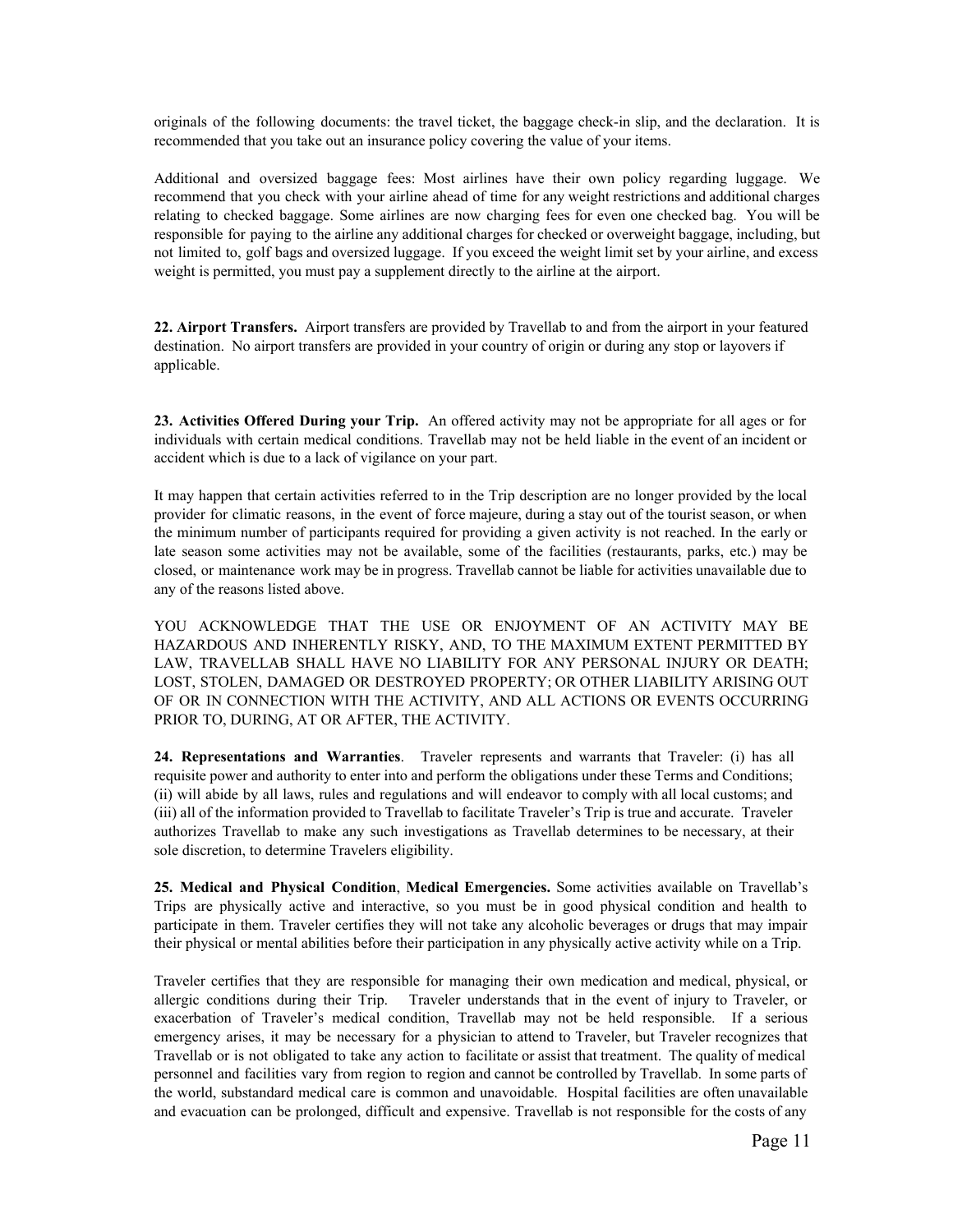medical treatment you may require during a Trip and assumes no liability regarding provision of medical care or lack thereof that you may receive while on the Trip. YOU ARE RESPONSIBLE FOR RISKS ASSOCIATED WITH, AND COSTS, OF ANY AND ALL MEDICAL TREATMENTS YOU MAY REQUIRE OR RECEIVE DURING YOUR TRIP. Traveler releases Travellab from any liability relating to any such medical care, whether secured by a Service provider on behalf of Traveler, Travellab, or otherwise, and agrees to be responsible for any and all expenses incurred for said medical care.

**26. Disputes: Binding Arbitration, Governing Law, Jurisdiction, Venue, etc.** These Terms and Conditions and the relationship between You and Travellab will be governed by the laws of the State of California without regard to its conflict of law provisions.

You and Travellab shall attempt in good faith to resolve any dispute concerning, relating, or referring to a Trip, Services sold by us, our Privacy Policy, Credit Card charges, Travellab's website, any literature or materials concerning Travellab, and these Terms and Conditions or the breach, termination, enforcement, interpretation or validity thereof, (hereinafter a "Dispute") through preliminary negotiations. If the Dispute is not resolved through good faith negotiation, all Disputes shall be resolved exclusively by binding arbitration held in San Francisco, California and presided over by one (1) arbiter. The arbitration shall be administered by ADR Services, Inc. pursuant to JAMS' [Comprehensive](http://www.jamsadr.com/rules-comprehensive-arbitration/) Arbitration Rules and Procedures and in accordance with the **Expedited [Procedures](http://www.jamsadr.com/rules-comprehensive-arbitration/#Rule%2016.1)** in those Rules. The arbitrator's decision shall be final and binding and judgment may be entered thereon. In the event a party fails to proceed with arbitration the other party is entitled of costs of suit including a reasonable attorney's fee for having to compel arbitration. Nothing herein will be construed to prevent any party's use of injunction, and/or any other prejudgment or provisional action or remedy. Any such action or remedy shall act as a waiver of the moving party's right to compel arbitration of any dispute.

You and Travellab agree to submit to the personal jurisdiction of the federal and state courts located in San Francisco, California with respect to any legal proceedings that may arise in connection with, or relate to, our Binding Arbitration clause and/or a Dispute. The Client and Travellab agree the exclusive venue for any and all legal proceedings that may arise in connection with, or relate to, our Binding Arbitration clause and/or a Dispute, shall be the federal and state courts located in Brooklyn, New York and to irrevocably submit to the jurisdiction of any such court in any such action, suit or proceeding and hereby agrees not to assert, by way of motion, as a defense or otherwise, in any such action, suit or proceeding, any claim that (i) he, she or it is not subject personally to the jurisdiction of such court, (ii) the venue is improper, or (iii) this agreement or the subject matter hereof may not be enforced in or by such court. YOU RECOGNIZE, BY AGREEING TO THESE TERMS AND CONDITIONS, YOU AND TRAVELLAB ARE EACH WAIVING THE RIGHT TO A TRIAL BY JURY OR TO PARTICIPATE IN A CLASS ACTION WITH RESPECT TO THE CLAIMS COVERED BY THIS MANDATORY BINDING ARBITRATION PROVISION.

**27. Attorney's Fees, Costs, and Expenses of Suit.** If any act of law or equity, including an action for declaratory relief or any Arbitration Proceeding, is brought to enforce, interpret or construe the provisions of these Terms and Conditions, a Trip, our Privacy Policy, Travellab's website or any literature or materials concerning Travellab, the prevailing party shall be entitled to recover actual reasonable attorney's fees, costs, and expenses.

**28. Assignment.** Traveler may not assign his rights or obligations hereunder without the prior written consent of Travellab.

**29. Severability and Survivability.** If any provision, or portion of a provision, in these Terms and Conditions shall be unlawful, void, or for any reason unenforceable, then that provision shall be deemed severable and shall not affect the validity and enforceability of any remaining provisions. Traveler and Travellab agree to substitute for such provision a valid provision which most closely approximates the intent and economic effect of such severed provision.